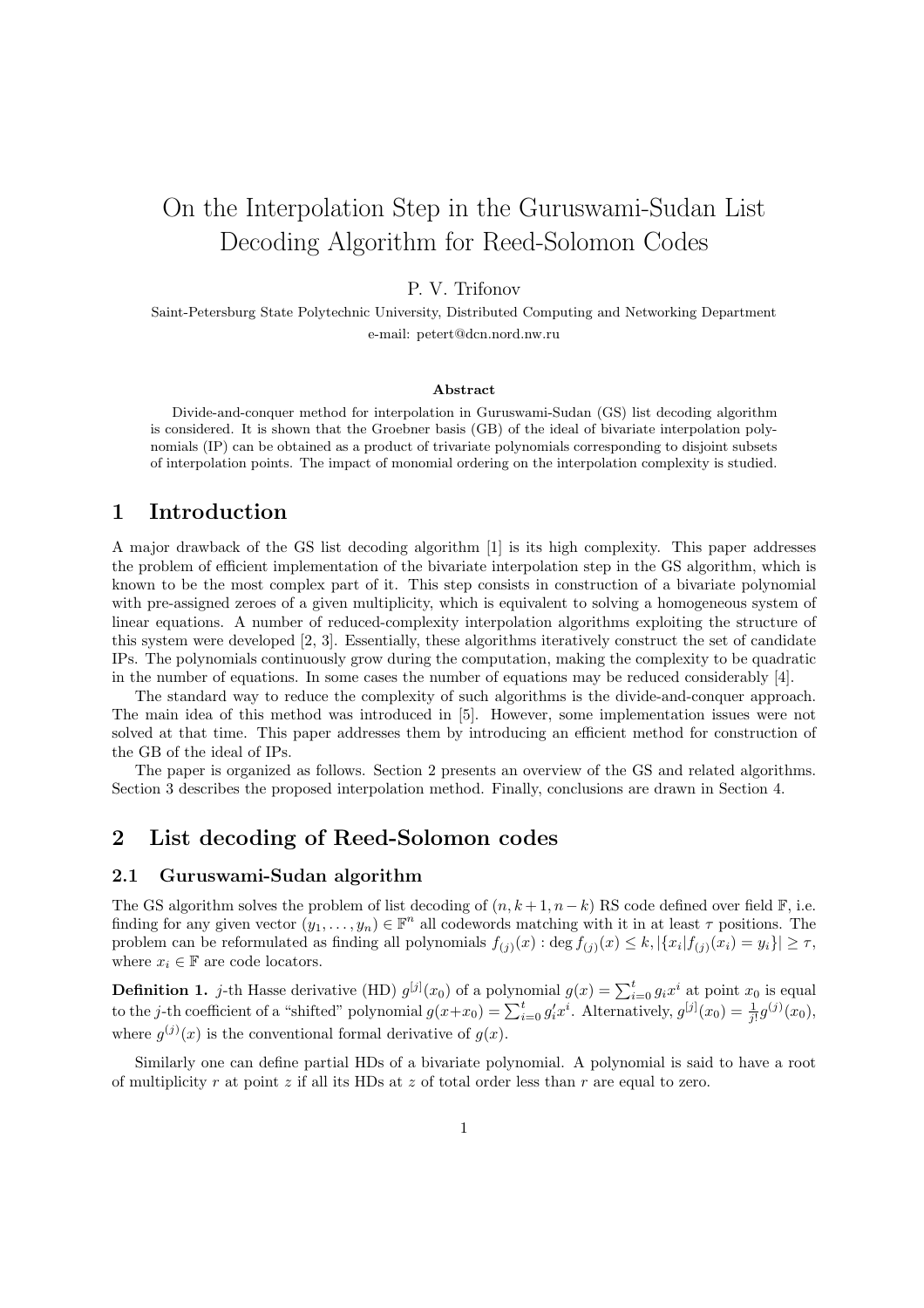The GS algorithm constructs a bivariate polynomial  $Q(x, y)$  with a minimal possible  $(1, k)$ -weighted degree (see [1]) having all points  $(x_i, y_i)$  as roots of multiplicity r, and then finds all  $f_{(j)}(x)$  as its roots:

1. Construct a polynomial  $Q(x, y)$ :  $wdeg_{(1,k)} Q(x, y) \leq l$ , where  $wdeg_{(a,b)} Q(x, y)$  denotes  $(a, b)$ weighted degree of polynomial  $Q(x, y)$ , such that

$$
Q^{[j_1,j_2]}(x_i, y_i) = 0, j_1 + j_2 < r, i = 1..n \tag{1}
$$

2. Find all polynomials  $f_{(j)}(x)$ : deg  $f_{(j)}(x) \leq k$ , s.t.  $Q(x, f_{(j)}(x)) = 0$ . Select among them the solutions of the list decoding problem.

Correctness proof of the algorithm and instructions for selecting its parameters  $l$  and  $r$  can be found in [1, 2]. Efficient algorithm for finding roots of a bivariate polynomial is presented in [6].

#### 2.2 Implementing the interpolation step

The iterative interpolation algorithm presented in [2] exploits the structure of the system of linear equations (1). Essentially, it constructs a GB of the module of IPs satisfying  $wdeg_{(0,1)} Q(x, y) \leq \rho$  for some  $\rho$  [5]. That is, it constructs a  $((\rho + 1) \times (\rho + 1)$  matrix polynomial  $Q(x)$  (interpolating matrix) so that any IP satisfying the above constraints can be represented as  $Q(x, y) = YQ(x)(p_0(x), \ldots, p_\rho(x))^T$  for some polynomials  $p_i(x)$ , where  $Y = (y^0, \ldots, y^\rho)$ . The algorithm starts from  $Q(x) = I$  and processes all interpolation equations (1). For each equation it constructs a matrix

$$
\Delta^{(i,j_1,j_2)} = \begin{pmatrix} 1 & 0 & \cdots & 0 & \cdots & 0 \\ 0 & 1 & \cdots & 0 & \cdots & 0 \\ -\frac{\Delta_0}{\Delta_{j_0}} & -\frac{\Delta_1}{\Delta_{j_0}} & \cdots & x - x_i & \cdots & -\frac{\Delta_r}{\Delta_{j_0}} \\ \vdots & \vdots & \vdots & \ddots & \vdots & \vdots \\ 0 & 0 & \cdots & 0 & \cdots & 1 \end{pmatrix}
$$

and multiplies  $Q(x)$  by it. Observe that det  $\Delta^{(i,j_1,j_2)} = \delta(x-x_i), \delta \neq 0$ . Hence, for any algebraic extension of F the matrix polynomial  $Q(x)$  obtained after processing all interpolation constraints is singular only for  $x = x_i$ ,  $i = 1..n$ . Furthermore, its kernel at these points is also finite-dimensional. This implies that the ideal generated by components of  $(Q_0(x, y), \ldots, Q_\rho(x, y)) = YQ(x)$  is a zero-dimensional one [7].

This property allows one to perform interpolation as follows [5]. Partition the set of interpolation This property allows one to perform interpolation as follows [3]. Partition the set of interpolation points  $V \subset \mathbb{F}^2$  into two disjoint subsets  $V_0, V_1 : V_0 \bigcup V_1 = V$ . Construct the interpolating matrices  $Q^{(0)}(x)$ and  $Q^{(1)}(x)$  for each subset and associated ideals  $I_0$  and  $I_1$ ,  $I_s = < Q_0^{(s)}(x, y), \ldots, Q_\rho^{(s)}(x, y) > 0, s = 0, 1$ . By construction, these ideals are coprime, and the ideal of IPs satisfying  $(1)$  is given by a product of  $I_0$ and  $I_1$ , i.e.  $I = I_0 I_1 = \langle Q_i^{(0)}(x, y) Q_j^{(1)}(x, y), 0 \le i, j \le \rho \rangle$ .

For any monomial ordering the minimal IP always appears in the reduced GB of the ideal of IPs [8]. It is therefore necessary to apply the Buchberger algorithm in order to find all the solutions of the list decoding problem. The input to this algorithm is the set of all pairwise products  $Q_i^{(0)}(x,y)Q_j^{(1)}(x,y)$ . Usually the reduced GB has much less elements, and they have much smaller degree. This means that straightforward ideal multiplication with subsequent Buchberger reduction is not an optimal method.

## 3 Constructing the product of ideals

### 3.1 Fast ideal multiplication

This section introduces a fast method for computing the product of ideals of IPs, which is based on the one-to-one correspondence between zero-dimensional ideals and zeroes of Hasse derivatives of their bases.

**Definition 2** ([9]). Let  $D^{[i,j]}$  be the differential operator corresponding to computing HD of order i over variable  $x$  and order  $j$  over  $y$ . Let

$$
\sigma_{x^l y^m}(D^{[i,j]}) = \begin{cases} D^{[i-l,j-m]}, & i \ge l \wedge j \ge m \\ 0, & \text{otherwise.} \end{cases}
$$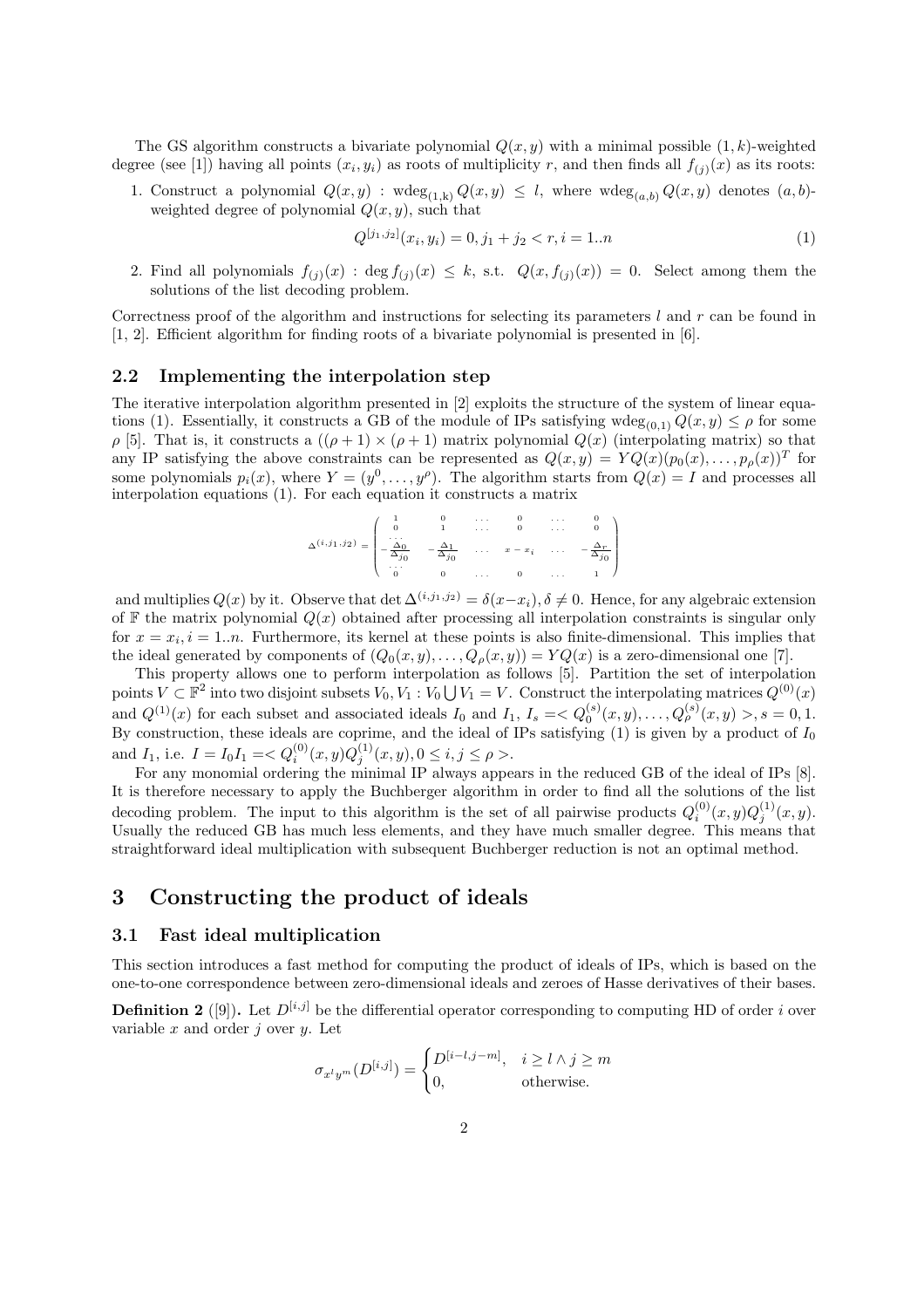Subset G of the set of differential operators  $\mathbb D$  is closed, if  $\forall (l,m) \in \mathbb N^2, \forall \delta \in G : \sigma_{x^l y^m}(\delta) \in G$ .

Theorem 1 ([9], Th. 2.8). Every zero-dimensional ideal I is uniquely defined by giving a set of points  $t_1,\ldots,t_n$  in  $\mathbb F$ , and for each point a closed subspace  $G_i = \text{span}_{\mathbb F}(\delta_{i1},\ldots,\delta_{i,s_i}) \subset \text{span}_{\mathbb F}(\mathbb D)$ , so that  $f \in I$ iff  $\forall i, j : \delta_{ij}(t_i)(f) = 0$ , where  $\delta_{ij}(t_i)(f)$  is the value of differential operator  $\delta_{ij}$  applied to f at point  $t_i$ .

The set G of HDs of total order less than  $r$  is closed, so the ideal of IPs is unique.

**Definition 3.** Let  $\{Q_0(x, y), \ldots, Q_\rho(x, y)\} \subset \mathbb{F}[x, y]$  be a basis of ideal *I*. The generating function of the basis *B* is defined as  $Q(x, y, z) = \sum_{i=0}^\rho Q_i(x, y)z^i$ .

The root set of a generating function of a basis of ideal I includes  $V(I) \times \mathbb{F}$ , where  $V(I)$  is the affine variety of I, as well as some other points, which depend on the basis used and order of elements in it.

**Theorem 2.** Let  $I_s = \langle Q_0^{(s)}(x, y), \ldots, Q_p^{(s)}(x, y) \rangle$ ,  $s = 0, 1$  be zero-dimensional coprime ideals. Then  $I' = \sum_{j=0}^{\rho} Q_{i-j}^{(0)}(x, y) Q_j^{(1)}(x, y), i = 0..2\rho > \text{ and } I = I_0 I_1 \text{ coincide.}$ 

*Proof.* Let  $V_s = V(I_s) = \{(x_i, y_i)\}\$ be the set of zeroes of  $I_s$ , and let  $G_i$  be the associated closed sets of nullified differential operators. The generating function of any  $I_s$  basis may be represented as

$$
\forall (x_i, y_i) \in V_s : Q^{(s)}(x, y, z) = \sum_l Q^{(s)}_l(x, y) z^l = \sum_{(j_1, j_2) : D^{[j_1, j_2]} \notin G_i} (x - x_i)^{j_1} (y - y_i)^{j_2} P_{ij_1 j_2}(x, y, z),
$$

where  $P_{ij_1j_2}(x,y,z)$  are some polynomials such that  $P_{ij_1j_2}(x_i,y_i,z) \neq 0$ . Since  $I_0$  and  $I_1$  are coprime,  $(x_i, y_i) \in V_0$  implies  $Q^{(1)}(x_i, y_i, z) \neq 0$  and vice versa. Hense, the product of generating functions  $Q(x, y, z) = Q^{(0)}(x, y, z)Q^{(1)}(x, y, z)$  satisfies

$$
Q(x, y, z) = \sum_{(j_1, j_2): D^{[j_1, j_2]} \notin G_i} (x - x_i)^{j_1} (y - y_i)^{j_2} P_{ij_1 j_2}(x, y, z) Q^{(1-s)}(x, y, z), (x_i, y_i) \in V_s, s = 0, 1
$$

and  $P_{ij_1j_2}(x_i,y_i,z)Q^{(1-s)}(x_i,y_i,z) \neq 0, (x_i,y_i) \in V_s$ , i.e. algebraic roots multiplicity of all polynomials in  $I'$  is exactly the same as in original ideals. Hence,

$$
Q \in I' \Leftrightarrow (\forall (x_i, y_i) \in V_0 \bigcup V_1) \delta_{ij}(x_i, y_i)(Q) = 0,
$$
\n(2)

where differential operators  $\delta_{ij}$  are exactly the same as for  $I_0$  and  $I_1$ . Since all pairs  $Q_i^{(0)}(x,y)Q_j^{(1)}(x,y)$ belong both to  $I_0$  and  $I_1$ , they satisfy the constraint (2). Hence, they belong to  $I'$ , that is  $I \subset I'$ . Inclusion  $I' \subset I$  is obvious.

This theorem enables one to compute the product of ideals by multiplying the generating functions of their bases. This can be implemented by any fast linear convolution algorithm. Furthermore, the basis of ideal product obtained in this way contains only  $2\rho + 1$  elements, which is much less than  $(\rho + 1)^2$  for the case of conventional ideal multiplication rule.

#### 3.2 Extracting module from the ideal

Recall, that list decoding of RS codes requires one to construct an IP with minimal possible weighted degree. It is known to appear in the GB of the module of IPs with y-degree not higher than  $\rho$  [2]. Since the ideal of bivariate IPs can be considered as an infinite-dimensional module, so that any polynomial in it is represented as  $(y^0, y^1, \ldots) Q(x)(p_0(x), p_1(x), \ldots)^T$ , one has to project it onto  $\rho + 1$  first coordinates. This can be performed by triangularizing the semi-infinite matrix  $Q(x)$ . However, this can be avoided by using the Groebner bases of  $I_0$  and  $I_1$  constructed for lexicographic monomial ordering. In this case leading terms of basis elements can be written as LT  $Q_i^{(s)}(x,y) = ax^b y^i$  for some  $a \in \mathbb{F}, b \in \mathbb{Z}_{\geq 0}$ . Since  $LT(a)LT(b) = LT(ab)$  for any monomial ordering, the basis obtained by multiplying the generating